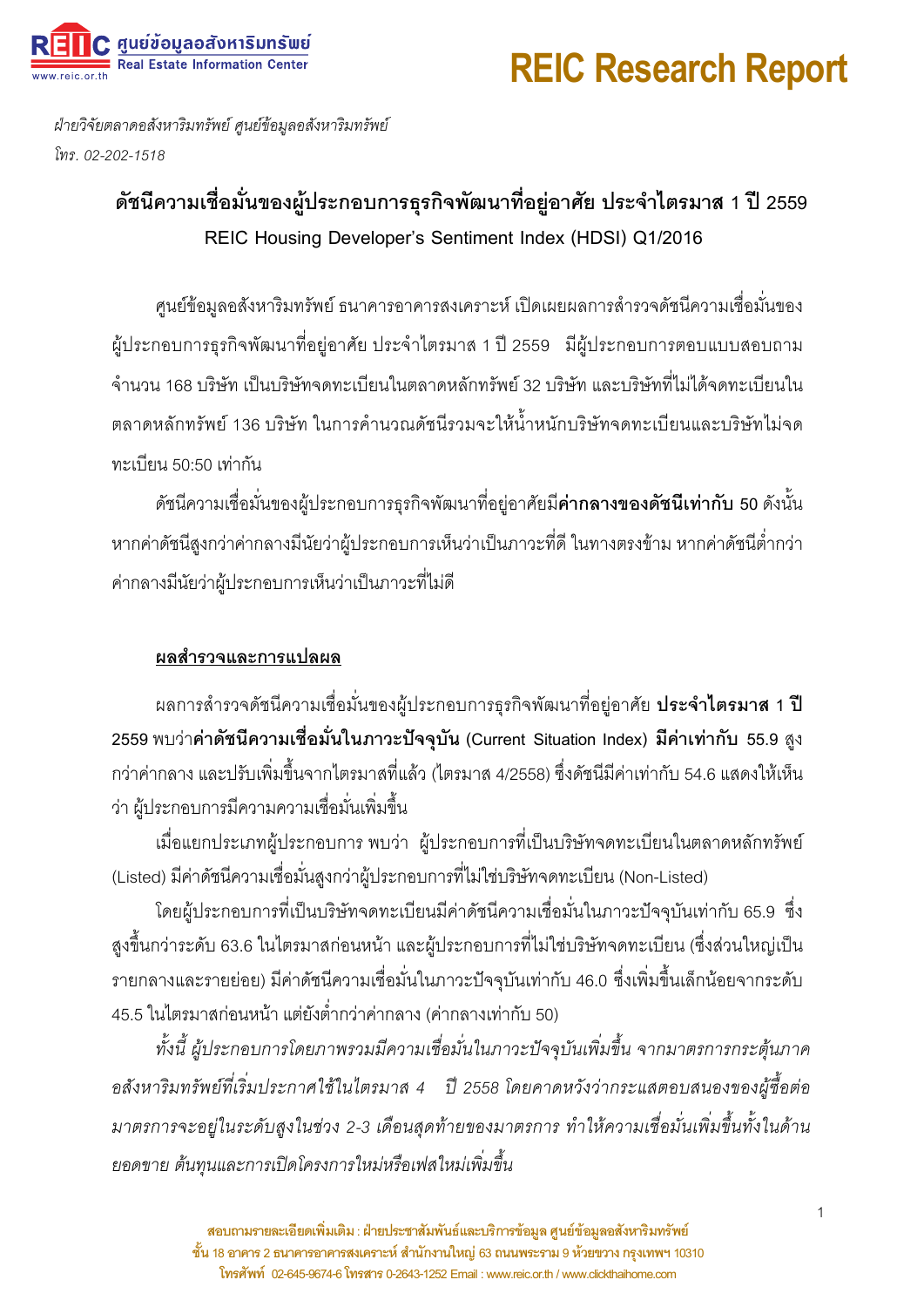# **REIC Research Report**



้ สำหรับ**ดัชนีความคาดหวังในอีก 6 เดือนข้างหน้า** (Expectations Index) ประจำไตรมา**ส** 1/2559 ม**ีค่าเท่ากับ** 64.4 ปรับลดลงจากไตรมาสที่แล้ว (ไตรมาส 4/2558) ซึ่งมีค่าเท่ากับ 67.2

เมื่อแยกประเภทผ้ประกอบการ พบว่า ผ้ประกอบการที่เป็นบริษัทจดทะเบียนในตลาดหลักทรัพย์ (Listed) มีค่าดัชนีความคาดหวังในอีก 6 เดือนข้างหน้าเท่ากับ 71.9 ซึ่งปรับลดลงมาจากระดับ 77.8 ใน ไตรมาสที่แล้ว ส่วนผู้ประกอบการที่ไม่ใช่บริษัทจดทะเบียน มีค่าดัชนีความคาดหวังในอีก 6 เดือนข้างหน้า เท่ากับ 56.9 ซึ่งค่อนข้างทรงตัวเมื่อเทียบกับระดับ 56.6 ในไตรมาสที่แล้ว

ทั้งนี้ ผู้ประกอบการซึ่งเป็นบริษัทจดทะเบียนมองว่าเมื่อมาตรการลดหย่อนค่าธรรมเนียมการโอน และการจดจำนองยุติลง ตลาดอาจชะลอลงตามไปด้วย โดยเฉพาะในช่วงไตรมาส 3 ปี 2559

#### ข้อความจำกัดความรับผิดชอบ

ข้อมูลสถิติ ข้อเขียนใด ๆ ที่ปรากฦในรายงานฉบับนี้ ศูนย์ข้อมูลอสังหาริมทรัพย์ได้รับมาจากแหล่งข้อมูลที่เชื่อถือได้หรือจากการประมวลผลที่เชื่อถือได้ ศูนย์ข้อมูลอสังหาริมทรัพย์ได้ตรวจสอบจนมั่นใจในระดับหนึ่งแล้ว แต่ศูนย์ข้อมูลอสังหาริมทรัพย์ไม่สามารถยืนยันความถูกต้องหรือความเป็นจริง และไม่ ่ อาจรับผิดชอบต่อความเสียหายที่เกิดขึ้นไม่ว่าในกรณีใด ๆ จากการใช้ข้อมูล ผู้นำข้อมูลไปใช้พึงใช้วิจารณญาณ และตรวจสอบตามความเหมาะสม

> ี สอบถามรายละเอียดเพิ่มเติม : ฝ่ายประชาสัมพันธ์และบริการข้อมูล ศูนย์ข้อมูลอสังหาริมทรัพย์ ชั้น 18 อาคาร 2 ธนาคารอาคารสงเคราะห์ สำนักงานใหญ่ 63 ถนนพระราม 9 ห้วยขวาง กรุงเทพฯ 10310 โทรศัพท์ 02-645-9674-6 โทรสาร 0-2643-1252 Email: www.reic.or.th / www.clickthaihome.com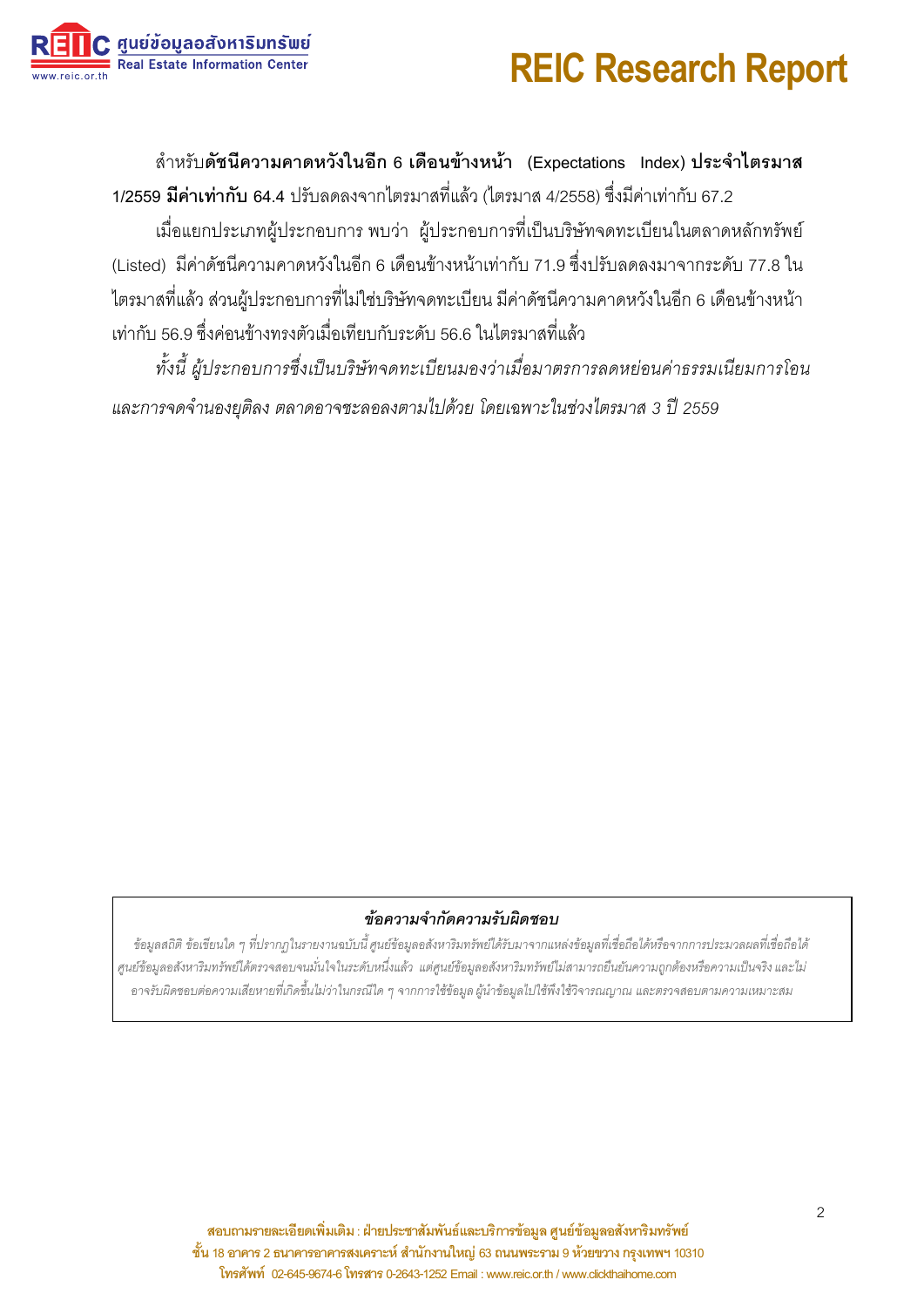





## ์ ดัชนีความเชื่อมั่นในภาวะปัจจุบัน (Current Situation Index)